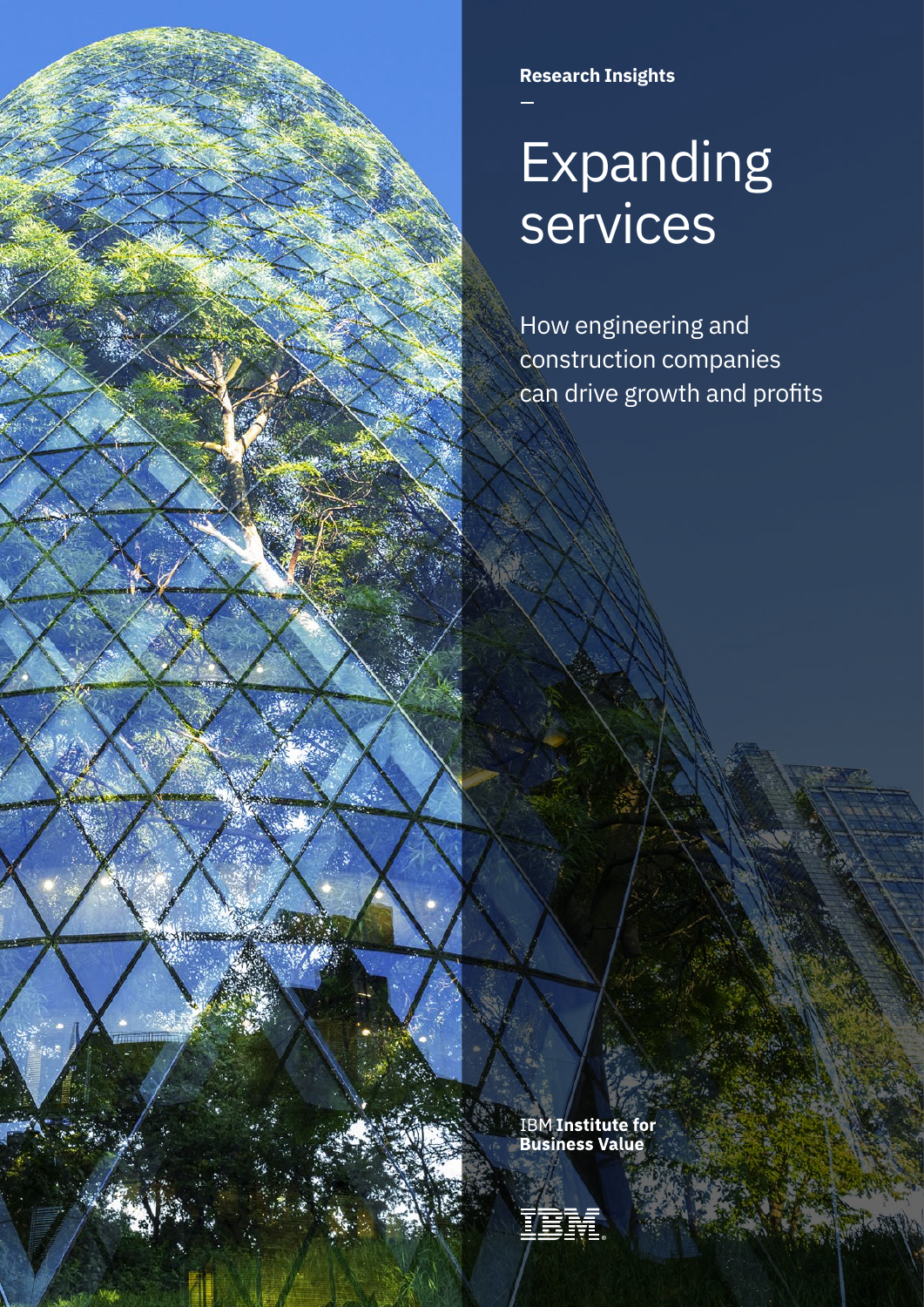# How IBM can help

IBM delivers cognitive business and technology platforms and services, as well as specific offerings, products, and expert consulting, to support engineering, construction, and operations (EC&O) companies in their digital reinvention and cloud journeys. We help clients identify artificial intelligence (AI) entry points in engineering, construction, operations, and maintenance so they can do things better, do better things, and do new things. For more information, please visit [ibm.com/industries/](http://ibm.com/industries/manufacturing) [manufacturing.](http://ibm.com/industries/manufacturing)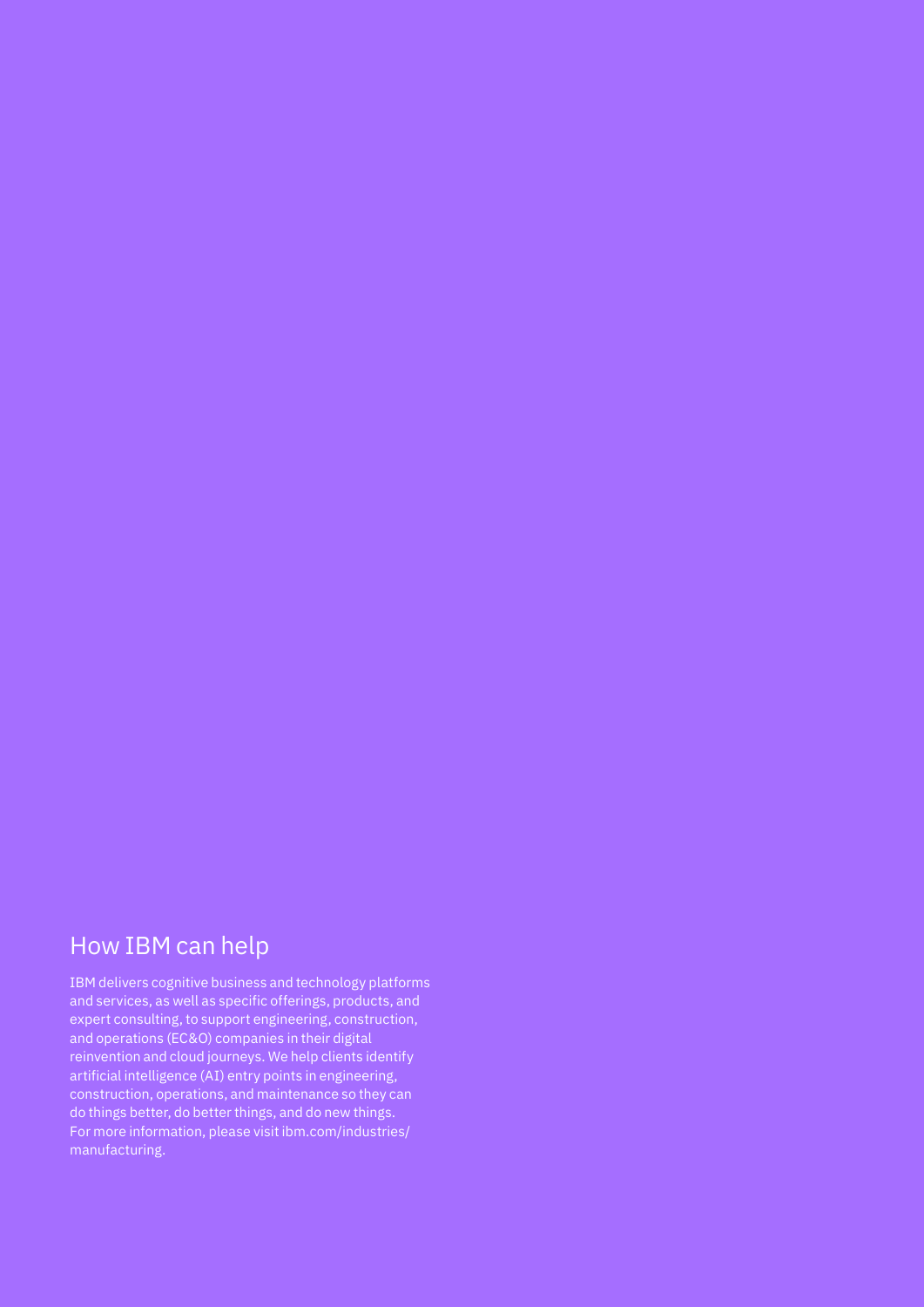By Hans Bracke, Ragheb Halabi, Spencer Lin, and Paul Surin

## **Criticality of services**

Executives view launching new services as the second most important business objective behind reducing operational costs. Expanding services provides a growth engine to help address challenged margins and enhance customer experience.

## **Learning from leaders to expand services**

We identified a small group of engineering and construction leaders—22% of survey respondents—that have a well-defined services strategy. These leaders are effective at launching new services, and they have better revenue growth and profitability than their peers.

## **4 key actions for success**

Leaders set a services strategy, integrate technology into field and service delivery operations, collaborate on data with their ecosystems, and address services talent and change management.

# Key takeaways The need for expanded services

The built environment is a complex combination of social and economic infrastructures. Its major stakeholders include engineering and construction players and owners, manufacturers, building material providers, and governmental and regulatory entities.

The engineering and construction industry is, in turn, a highly fragmented and complex ecosystem. The industry has seen a very slow increase in productivity over the last 50 years, and it has scored at the bottom of the list for digitization. As a result, low profit margins and high costs of failure are the norm. Typical margins ranged from 2% to 7% over the last 5 years.<sup>1</sup>

This ecosystem's supply chains are also highly intricate, with limited collaboration and low visibility. Companies often must join supply chains specific to projects and clients, leading to even greater reluctance to digitize workflows.

In addition, the engineering and construction industry faces a talent shortage caused by a retiring workforce, as well as a major trade skills gap.

The built environment ecosystem as a whole has seen a major influx of venture capital investments. Nearly 1,200 startups worldwide entered into real estate and construction between 2010 and 2017 and received around \$19.4 billion in funding.2 These startups are taking advantage of market opportunities. Meanwhile, existing engineering and construction companies have excelled in business-specific innovations, but they are not focusing on the radical change the industry needs.

Over the next few years, this industry is expected to shift further toward a productized workflow.3 This approach can reduce the uniqueness of projects by selecting from catalogs or libraries of designs, stabilize the value chain with recurring business, embrace sustainability and circularity at its core, and take out a lot of on-site construction hours known for notoriously low productivity. At the center of this radical shift lies technology as the catalyst and accelerator.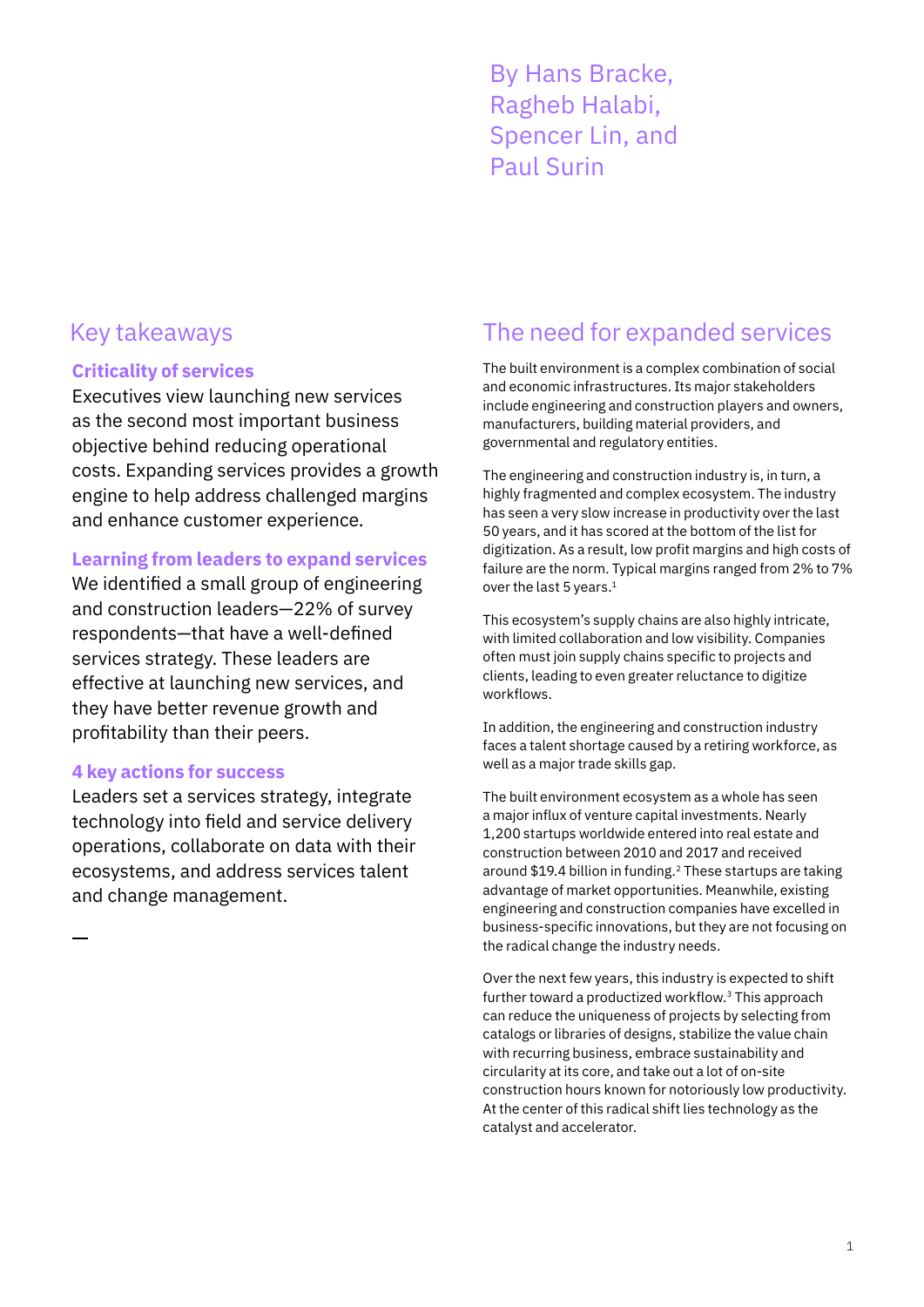

# 82%

of service superstars are effective at launching new services

# 60%

of service superstars actively work with partners to create an ecosystem of services and broaden market reach

80% of service superstars report

improved customer benefits and outcomes from their technology investments

In such a challenging environment, service excellence continues to be critical to the success of engineering and construction companies as they work to guard their value add and capture new opportunities. Over the last few years, engineering and construction clients have elevated their expectations for a smarter built environment including smart homes, buildings, and infrastructure. They want to optimize their energy use, resolve service issues immediately, and get more value out of their built assets.

Yet many engineering and construction companies lack the capabilities to meet their customer service aspirations. Based on net promoter score (NPS) benchmarks, the real estate/construction industry lands in the middle of the pack with a score of 27, much lower than healthcare (41) and hospitality/travel (37).4

Expanding services can deliver a win-win for engineering and construction companies and for their customers. By offering additional services, companies can enhance revenue, drive better margins, provide sustainable business growth, achieve predictable income streams, and deliver higher levels of customer satisfaction.

The end customers want to pay for an outcome, for an asset that will be productive in the long term, and for a streamlined supply chain. For example, in building infrastructure, outcome-based contracts have been established for air-conditioning systems.5 A CBRE Occupier Survey shows that 92% of building occupants surveyed have a preference for wellness-capable buildings and 67% see productive and flexible workspaces as vital to achieving their goals.<sup>6</sup> Predictive maintenance helps customers extend their heavy equipment's life span by monitoring assets in real time, resulting in less downtime and better results.7 In real estate management and architecture, spatial optimization saves floor and desk space, and internal environmental quality monitoring improves health and well-being.

To understand where engineering and construction companies are with their services strategies and delivery, the IBM Institute for Business Value (IBV) and Oxford Economics surveyed 300 executives in 23 countries who are involved in service development and/or delivery at their organizations (see "Study approach and methodology").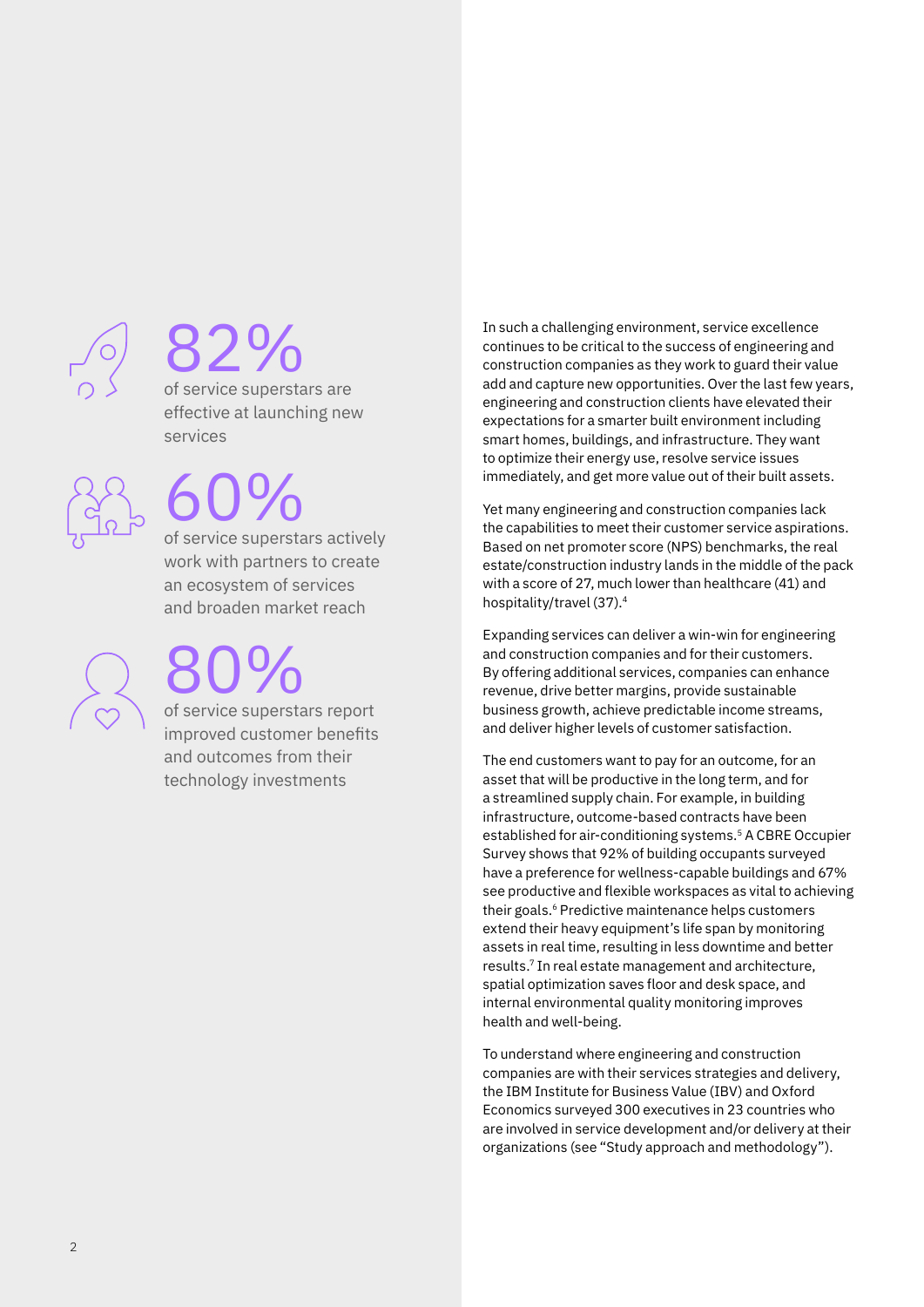56% of executives indicate that traditional business models are not sustainable in the current market environment.

## State of services

Engineering and construction executives recognize the business need for expanding their services.

With the commercial real estate market at an inflection point, demand for physical space is changing—and has declined in the retail, hotel, and office segments.8 In our research, 56% of executives indicate that traditional business models are not sustainable in the current market environment. That same number also report that customer and consumer behavior is shifting from project-based to experience-based. With decreased demand and increased competition, nearly half of respondents agree it's more difficult to differentiate their products/projects, prices, quality, and delivery terms.

The companies' business objectives reflect the importance of new services. While over 3 in 5 executives surveyed say they are focused on reducing operational costs today, launching new services is second in importance at 48%, followed by improving cybersecurity and introducing more robotics and automation. These companies are growing their service offerings (see Figure 1). The offerings with the highest growth rates are process optimization services and facility management.

However, most engineering and construction companies are facing execution issues with their service delivery. Only 38% of our respondents say their organizations provide seamless customer engagement associated with their services to a great extent. This experience impacts client retention and additional revenues.

**Growth rate (CAGR)**

## **Figure 1**

## Growth of service offerings

Engineering and construction companies expect to expand service offerings, especially those leveraging data.

|            | Growth rate (CAGR) |                                                                  |  |  |  |
|------------|--------------------|------------------------------------------------------------------|--|--|--|
| 44%<br>46% | 2%                 | Online monitoring<br>(such as digital progress update)           |  |  |  |
| 42%<br>48% | 7%                 | Knowledge-based services<br>(such as data-driven services)       |  |  |  |
| 41%<br>45% | 5%                 | Pay-by-performance arrangements                                  |  |  |  |
| 35%<br>43% | 11%                | Service-level agreements<br>(such as master services agreements) |  |  |  |
| 33%<br>40% | 10%                | Predictive maintenance                                           |  |  |  |
| 32%<br>49% | 24%                | Process optimization services                                    |  |  |  |
| 27%<br>36% | 15%                | Provision of training                                            |  |  |  |
| 26%<br>30% | 7%                 | Facility optimization                                            |  |  |  |
| 24%<br>30% | 12%                | Repair and maintenance of equipment                              |  |  |  |
| 22%<br>30% | 17%                | Facility management                                              |  |  |  |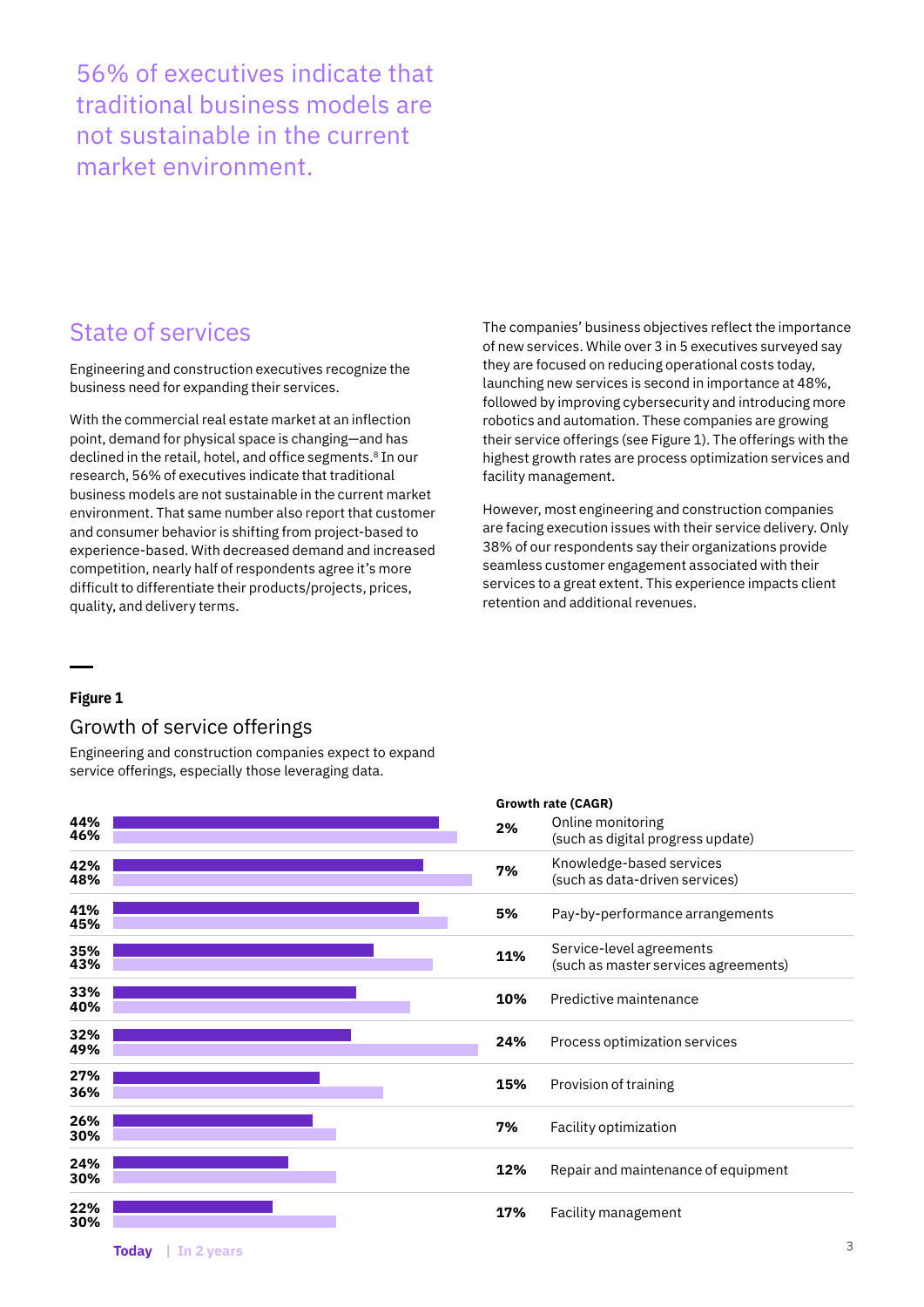Insufficient tools hinder service execution. Only half have safety and health monitoring tools that help make work safer and smarter with near real-time insights on worksites and field service technicians. Less than half have field service automation to help optimize service job scheduling. And only 45% have demand forecasting tools, which can accurately predict revenue and cash flow to inform decision making and manage performance.

This limited use of tools makes it harder to empower production, sales, customer service, and field service functions. And that makes it more difficult to form decisions, gain access to expert and customer knowledge, enhance response time, and become highly efficient.

# Taking guidance from service superstars

To help organizations improve their service capabilities, we analyzed survey responses and identified a small group of engineering and construction organizations we call service superstars, comprising 1 in 5 (22%) of our survey sample. These executives report that their organizations have a well-defined services strategy that their employees understand. Their most important business objective is launching new services, compared with their peers' top priority of reducing operational costs (see Figure 2).

Service superstars deliver better financial performance than industry peers—27% better for revenue growth and 25% better for profitability. These service leaders also report performing 59% better than their cohorts for innovation, which is vital to creating new services.

## **Figure 2**

## Ranking of business objectives

Service superstars emphasize new services.



Our research indicates service superstars drive services transformation through 4 actions:

- 1.Establish expanded services strategy and governance.
- 2.Leverage technology.
- 3.Act on data and insights.
- 4.Address change and talent.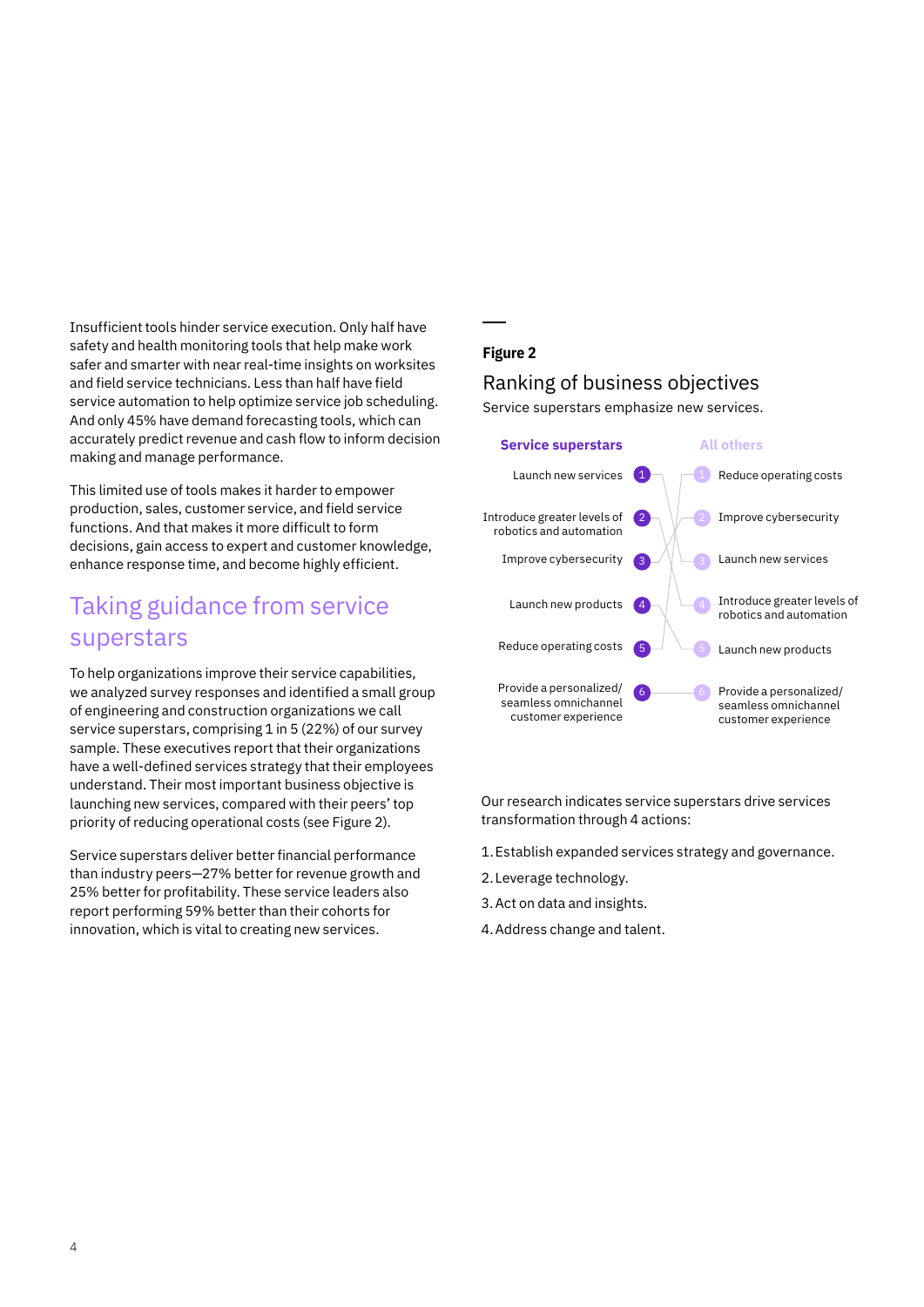# Service superstars have made expanded services an enterprise priority.

## **Establish expanded services strategy and governance**

Service superstars have made expanded services an enterprise priority. This service emphasis puts the customer and the user experience at the center of attention. That's evidenced by service superstars providing more services today, especially related to joined partner services, facility management, and equipment repair (see Figure 3).

Service superstars recognize that service excellence is about delivering value to the customer. This represents a significant mindset shift and requires different data sets and insights to define service contracts, risks, and pricing.

In the future, these leaders expect to leverage analytics and digital to provide premium expanded services in areas such as process optimization, online monitoring, and facility optimization. Process optimization services improve both the processes and the operations within a customer's facilities. Online monitoring helps with digital progress updates and asset portfolio optimization through real-time data. Facility optimization drives energy optimization and connected buildings.

## **Figure 3**

## Offering more

Service superstars actively develop new services.



#### **Service superstars | All others**

*\*Results using low counts are statistically unreliable but can be considered directional.*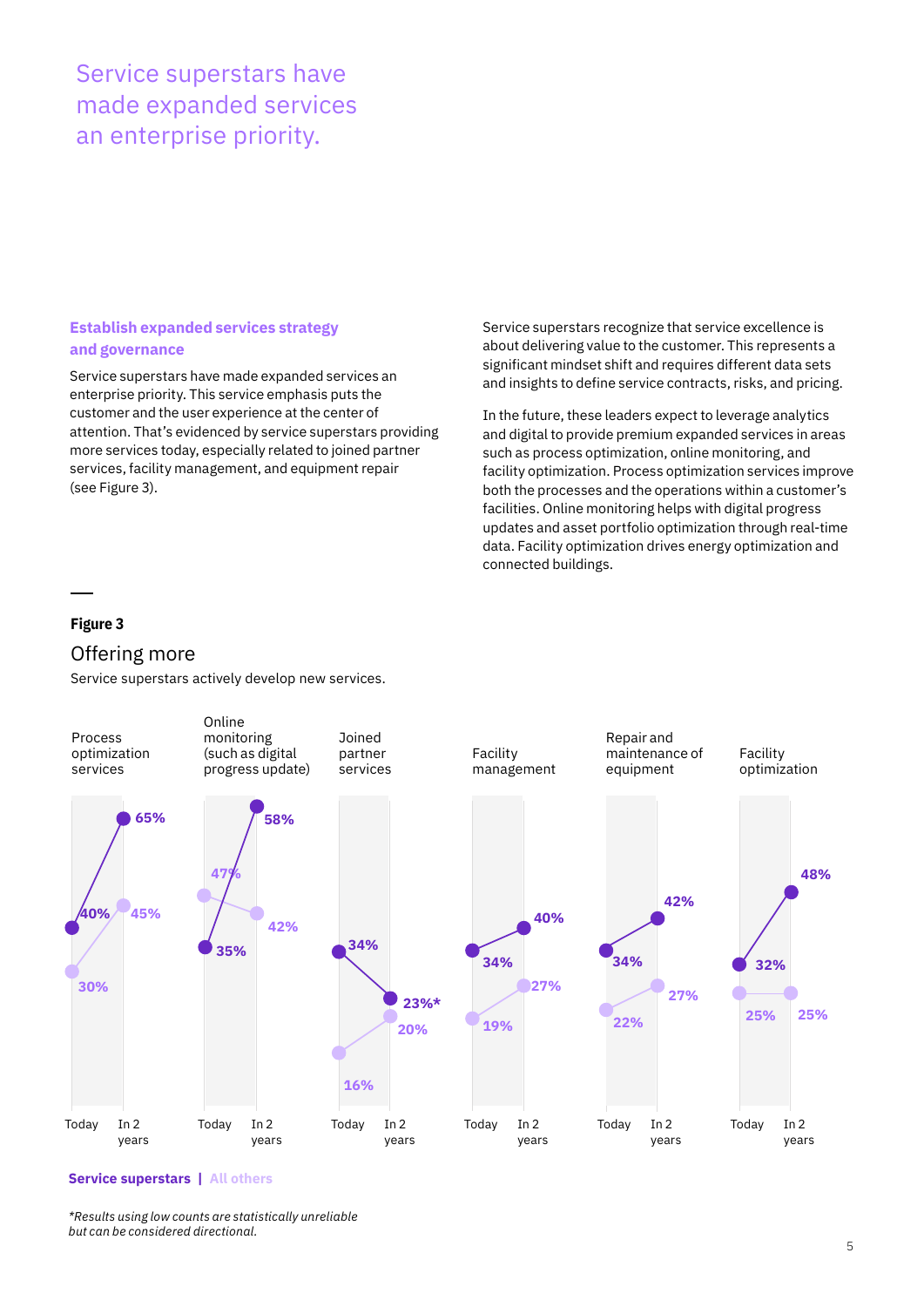# Sund & Bælt and IBM: Managing and monitoring aging infrastructure<sup>9</sup>

Deteriorating infrastructure is a global challenge. Organizations struggle with aging facilities, the difficulty of physical inspections, and the high cost of continued maintenance.

Sund & Bælt, which owns and operates some of the largest infrastructure in the world, is collaborating with IBM to develop an AI-powered IoT solution that helps prolong the life span of aging bridges, tunnels, highways, and railways. The new industry solution can help these organizations manage, monitor, and administer their infrastructure assets and reduce overall maintenance costs.

The solution consolidates various sources of data, including maintenance and design details, near real-time IoT data generated from sensors placed on structures, wearables from workers, stationary cameras and drones, and weather data. The consolidated data assists clients in identifying and measuring the impact of damage such as cracks, rust, and corrosion, as well as displacement vibrations and stress.

By implementing predictive and prescriptive maintenance strategies, coupled with AI visual recognition tools, organizations can endeavor to model, map, and monitor each structure. This can help them perform rapid assessments to prioritize maintenance decisions that target critical repairs, and address compliance issues to help meet regulatory obligations.

Service superstars take both an inside-out and outside-in approach to service development. More service superstars are building an ecosystem of partners to help them design and develop services and transform the customer experience. Leveraging ecosystem resources allows them to innovate more quickly than they would if relying on internal resources alone. 3 in 5 service superstars, compared with just 37% of their peers, are actively working with partners to create an ecosystem of services to broaden market reach.

For service superstars, services are a company-wide, management-led approach. Over 3 in 5 have established cross-functional key performance indicators (KPIs) to support client satisfaction, revenue, and service levels, compared with 40% of their peers. Delivery of processand outcome-based services requires business alignment across legal, commercial, human resources, IT, and operations.

By quantifying their expanded services, service superstars know what they want to achieve and have a clear focus on service accountability. They also reward both their field service organization and their sales force to drive expanded service engagements. Three-quarters have incentives in place for the expanded service organization to sell parts and services. And nearly two-thirds have established financial incentives for the sales force to sell new service solutions.

#### **Leverage technology**

Service superstars view technology as a critical enabler for the digital transformation of the service experience. 4 in 5 report their clients benefit from the company's use of technologies to increase agility and responsiveness in expanded services, compared to 43% of their peers.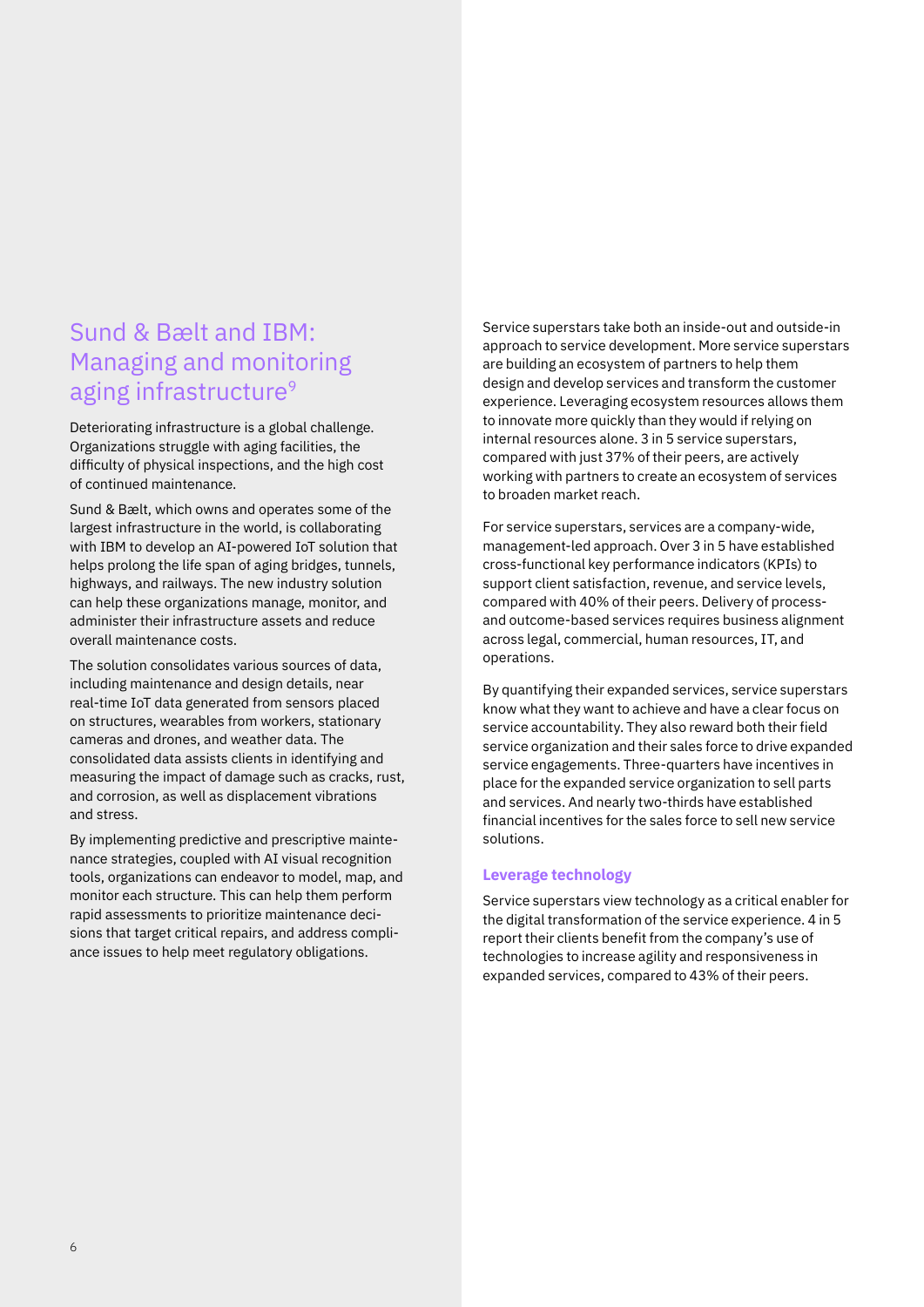Leaders have achieved nearly a third higher return on investment on their service technology investments than their cohorts.

Superstars confirm that a collection of technologies underpins their service delivery (see Figure 4). IoT solutions permit continuous monitoring of assets and process data to provide health status. Cloud computing can be used to run service applications, develop and maintain data related to customer touchpoints, and share information across locations. Mobile technologies allow ubiquitous access to information, promote sharing of project data, and help with field service execution such as inspections. Automation improves the productivity and efficiency of technical work order flow.

In fact, these leaders have achieved nearly a third higher return on investment on their service technology investments, 26.8% versus 20.2% for their cohorts.

### **Figure 4**

## Harnessing the power of technologies

Service superstars take advantage of cloud, IoT, mobile, and robotics in their service delivery processes.\*

Cloud computing



**58% 41%**

#### **Service superstars | All others**

# Cementos Pacasmayo: Achieving operational excellence to open up new construction markets<sup>10</sup>

Cementos Pacasmayo S.A.A. produces, distributes, and sells cement and cement-related materials and services in northern Peru. In the high-growth market of Peruvian construction, the company decided to expand beyond product-based sales and offer valueadded construction services.

CIO Luis Miguel Soto explained, "We realized that the most promising growth avenue for our future was in becoming a construction solution company: instead of selling cement through our distribution partners to construction companies, Cementos Pacasmayo can offer complete services, such as building roads and bridges, and many other concrete structures."

Rather than selling to a set group of distribution associates, this new business model would involve transactions with thousands of buyers. But as the company embarked on this new strategy, it rapidly became apparent that its existing ERP systems and infrastructure could not handle the complexity.

Cementos Pacasmayo chose to migrate to a comprehensive suite of ERP applications. As a result, the company gained the agility and operational insight to support its new customer-focused business model.

Customer satisfaction through reliable and punctual distribution is essential. Accelerated sales and distribution processes based on the company's ERP applications help ensure that its buyers receive their orders on time. Market intelligence enables the company to predict future demand and adjust production accordingly and to provide customers the right products and services.

Greater data visibility also yields insights into supply chain management, so the company can deliver critical maintenance parts and tools to teams on time. This helps avoid manufacturing breaks, eliminate the costs associated with ordering surplus equipment, and meet delivery commitments to customers.

*\*Current implementation (operating or optimizing).*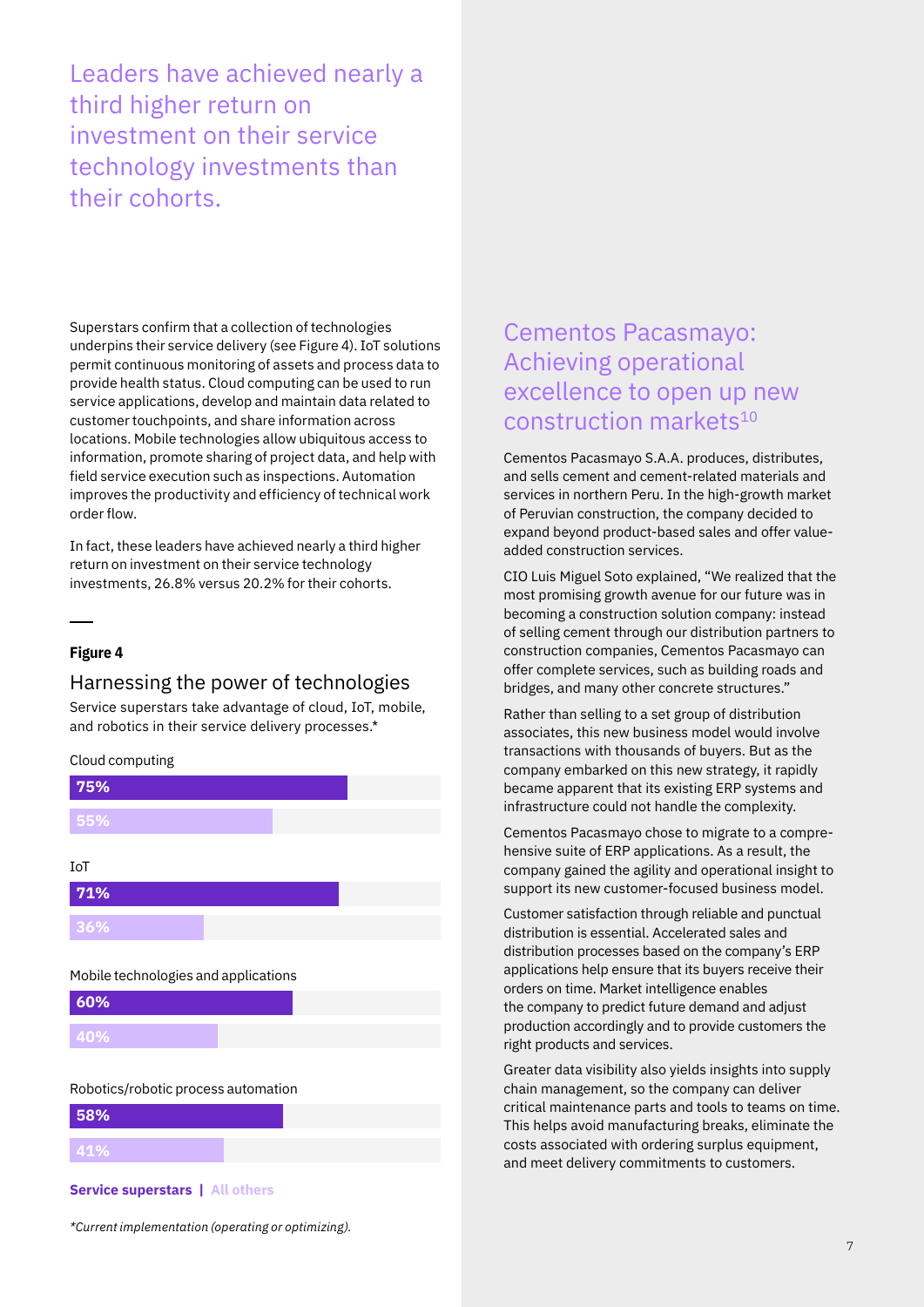# Sixense: Mapping out the future with transformative technology<sup>11</sup>

As buildings move from design to construction to operations, valuable information gets lost at every stage. Sixense saw an opportunity to transform the building industry by creating Beyond: a digital platform that combines building information modeling (BIM), 3D mapping, and Internet of Things (IoT) technologies to provide new insights across project lifecycles.

Part of VINCI Group, the world's largest construction company, Sixense has global expertise in technical, digital, and scientific solutions for the construction, civil engineering, and infrastructure management markets.

For the Beyond platform, Sixense established the foundations of a new cloud architecture. Instead of requiring companies to rip-and-replace their existing systems, the platform acts as an integration layer, using APIs to flow data from legacy source systems into a new central cloud repository.

Once the data is available, the platform can then empower users to interact with it in entirely new ways—for example, combining mapping and 3D modeling data to create a virtual replica of each project site and enable stakeholders to gain a 360-degree view of progress.

In the future, service superstars expect to implement additional exponential technologies in their service delivery processes aimed at enhancing visibility and transparency and increasing speed and scale. Specifically, over half say they expect to leverage AI, compared to 34% of their cohorts. For example, a construction AI assistant can evaluate data from a project's specifications and generate project scheduling options optimized for time and cost. Such a solution can reduce project time and cost by as much as 15 percent.<sup>12</sup>

Service superstars have put in place the necessary enterprise IT architecture to support their service delivery. Over three-quarters provide flexibility and openness through hybrid multicloud to support the services strategy, compared to 45% of their peers. Nearly two-thirds of service superstars establish a comprehensive enterprise architecture in alignment with business activities, versus 42% of other respondents.

Using cloud technology, construction companies can properly manage employee communications, equipment or asset management, and bid or proposal management along with field service.<sup>13</sup> This foundation allows them to scale, provides openness, and enables a seamless flow of data. For modular builds, implementing a cloud solution enables each employee to function and communicate with other workers across multiple devices, whether they are in the factory building home modules, in transit delivering modules, or at the construction site.14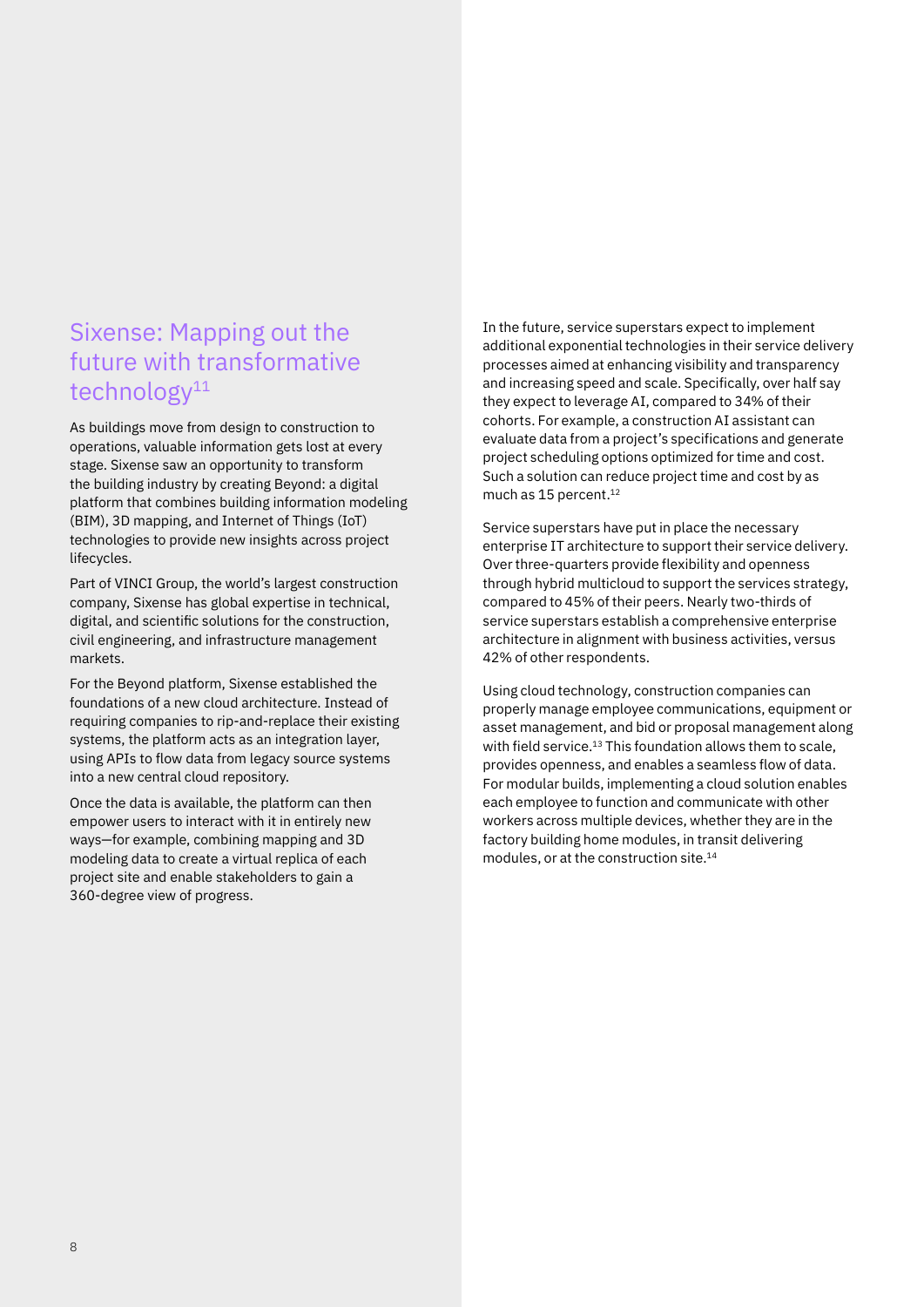3/4 of service superstars have built a data-driven culture associated with their services strategy and delivery.

### **Act on data and insights**

Service superstars use richer insights to make informed decisions about expanding services. Three-quarters of service superstars have built a data-driven culture associated with their services strategy and delivery, compared with 49% of their peers. These leaders can take advantage of the 95.5% of captured data that goes unused in the engineering and construction industry.<sup>15</sup>

Platforms known as Common Data Environments enable the collection and use of data from a job site, from various devices, and from different software platforms.16 As such platforms get developed, the need for data interoperability emerges as a core functionality to develop and maintain integrated intelligent workflows, from design and construction to operations and maintenance.

For expanded service delivery, service superstars recognize that success comes from inside the organization with its core capabilities, as well as from outside entities that leverage those enterprises' strengths. These ecosystems accelerate the rate and adoption of complementary services.

Service superstars have established supporting processes and data and information sharing with their partners (see Figure 5). For instance, three-quarters of service superstars report they are either operating/optimizing or implementing data sharing and analytics between themselves, owners, suppliers, and partners/service providers, compared to just 46% of others. These leaders are leveraging insights to create flexible service delivery operations for procuring, dispatching, and tracking materials.

## **Figure 5**

## Improving service delivery through collaboration

Service superstars share data, information, and processes with their ecosystem partners.\*

Data sharing and analytics between engineering and construction, owner, supplier, partners/service providers

# **75%**

**46%**

Standardized detection-to-correction process with early-warning systems

## **63% 40%**

Access to diagnostics data for investigation of issues and root-cause analysis

## **55%**

Standardized early-warning information between engineering and construction, owner, supplier, partners/service providers

# **51% 37%**

#### **Service superstars | All others**

*\*External collaboration initiatives in service delivery processes (implementing, operating, or optimizing).*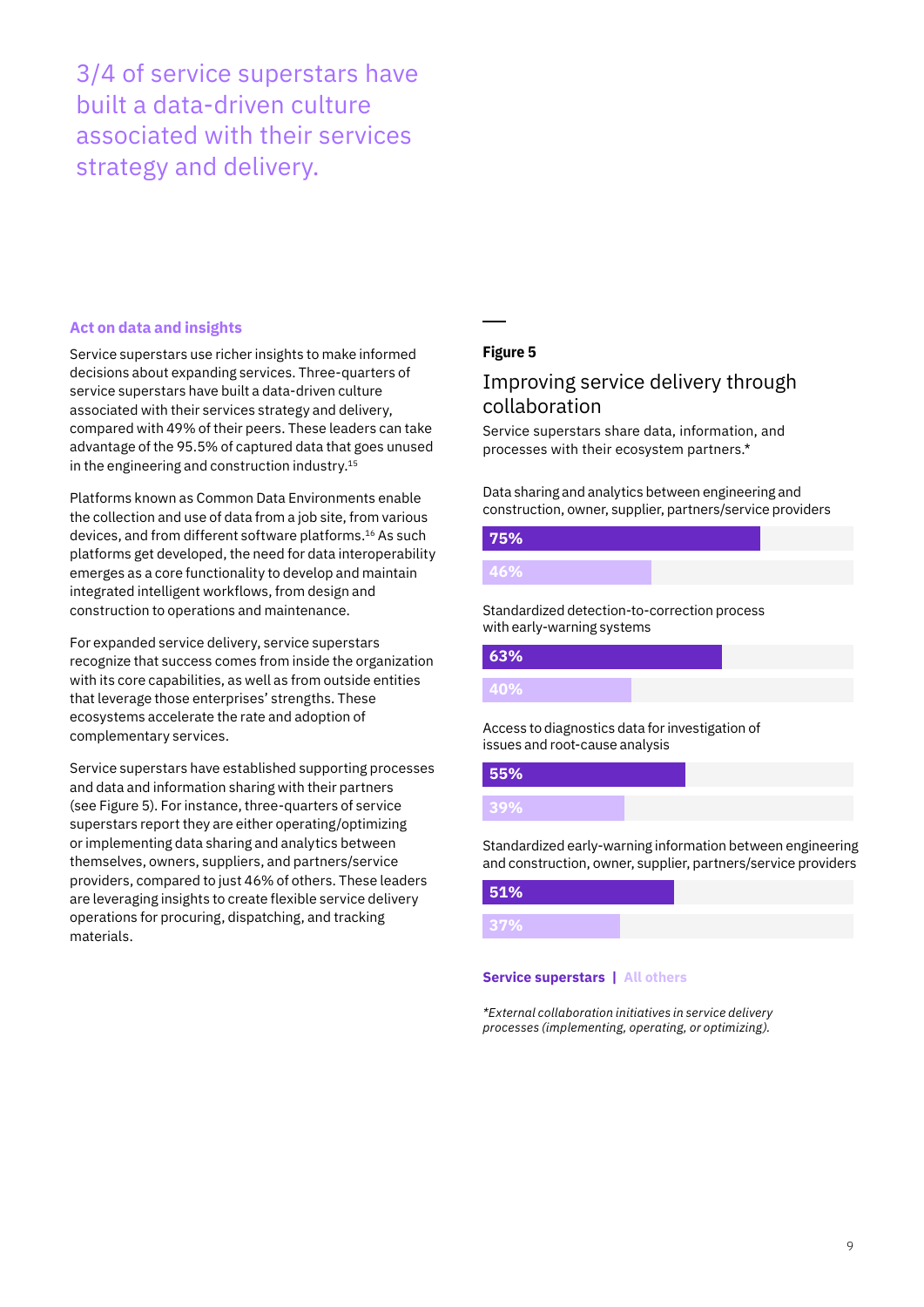Engineering and construction companies need to address the talent requirements for their expanded services strategy.

#### **Address change and talent**

Almost 7 in 10 service superstars say that change management supports their expanded services strategy, versus 45% of their peers. Given the need to create new services, service superstars have not underestimated the scale of change associated with establishing a crossbusiness services mindset, executing efficient processes, creating real-time visibility and monitoring, and using exponential technologies and tools.

Service superstars have made more talent improvements to support new services than their cohorts (see Figure 6). They have placed skills at the center of their services strategy, and they aim for deep visibility into the skills position across their enterprises. Over two-thirds have a formal process to address skills for their expanded service workforce. The combination of hard and soft skills and technical knowledge produces both the traditional and new skills necessary for expanded services. Particularly since engineering and construction companies already struggle with labor availability, they need to address the talent requirements for their expanded services strategy.

## **Figure 6**

## Talent enhancement

Service superstars have made talent improvements to support services.

Training new and expanded service employees to use digital technologies

| 69%                                                                             |  |  |  |
|---------------------------------------------------------------------------------|--|--|--|
| 43%                                                                             |  |  |  |
| Implementing a formal process to identify<br>needed skills for expanded service |  |  |  |
| 68%                                                                             |  |  |  |
| 45%                                                                             |  |  |  |
| Creating attractive career<br>paths for service staff                           |  |  |  |
| 60%                                                                             |  |  |  |
| 37%                                                                             |  |  |  |
| Introducing flexible employment<br>practices and culture                        |  |  |  |
| 58%                                                                             |  |  |  |
| 39%                                                                             |  |  |  |

#### **Service superstars | All others**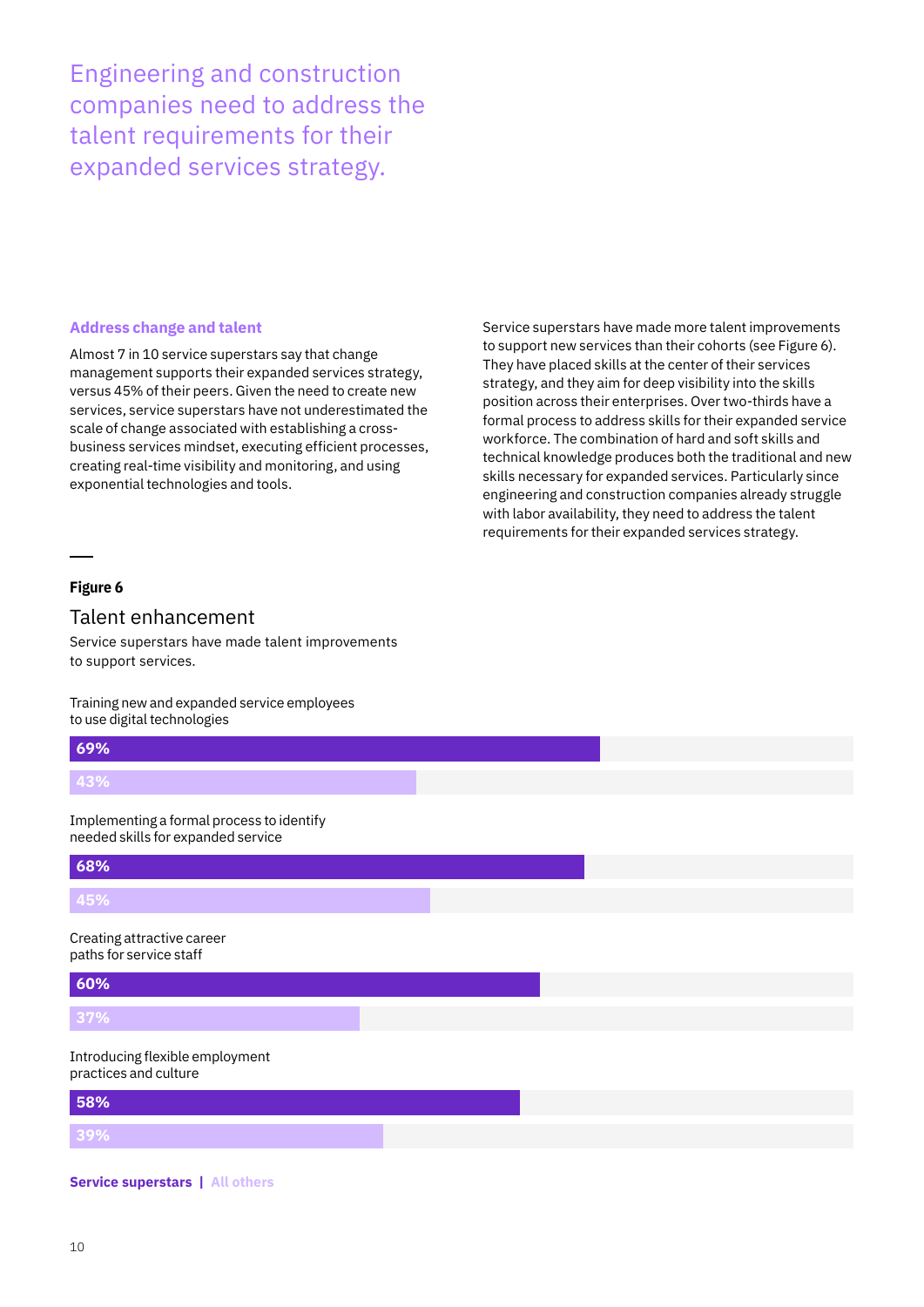Service superstars are uniquely tailoring service employee career, skill, and learning initiatives to employee experiences, goals, and interests. This involves knowing where the company and its service resources want or need to progress and creating an attractive career path. Additional investments in digital technologies training and mentorship programs reinforce needed skills. They also help retain talent and build the expanded services workforce.

To address changing dynamics and opportunities, these leaders invest in new ways of working. They take an enterprisewide perspective to determine the operational model, cross-business impacts, and platforms needed to deliver services excellence. Flexible practices allow service superstars to shift actions based on real-time feedback in service development and operational processes. As a result, expanded services can be supported by digital and physical cognitive assistants, centralized remote support, and less onsite demand for expert knowledge.

## Wood and IBM: Transforming asset lifecycle management<sup>17</sup>

A global leader in the delivery of project, engineering, and technical services for energy and industrial markets, Wood provides performance-driven solutions throughout the asset lifecycle—from concept to decommissioning.

In 2018, Wood and IBM announced they would jointly create compelling new digital products and services to advance operational efficiencies for customers in industrial and energy markets. This multi-year agreement combines Wood's engineering innovation and industry expertise with IBM's advanced marketleading technologies in areas such as AI, blockchain, and analytics.

The collaboration's initial phase focuses on 3 key areas:

- Project design and planning: combining digital processes and data management tools to provide predictable costs and seamless integration, from design to commissioning
- Asset insights: providing leading-edge analytics platforms that offer insights to asset owners and operators looking to improve operational efficiency, predict operational or safety issues, and drive down costs associated with brownfield assets
- Project execution excellence: using blockchain and cognitive capabilities to help ensure the effective and safe execution of the work scope through solutions that manage worksites, personnel, materials, and equipment in accordance with the project plan.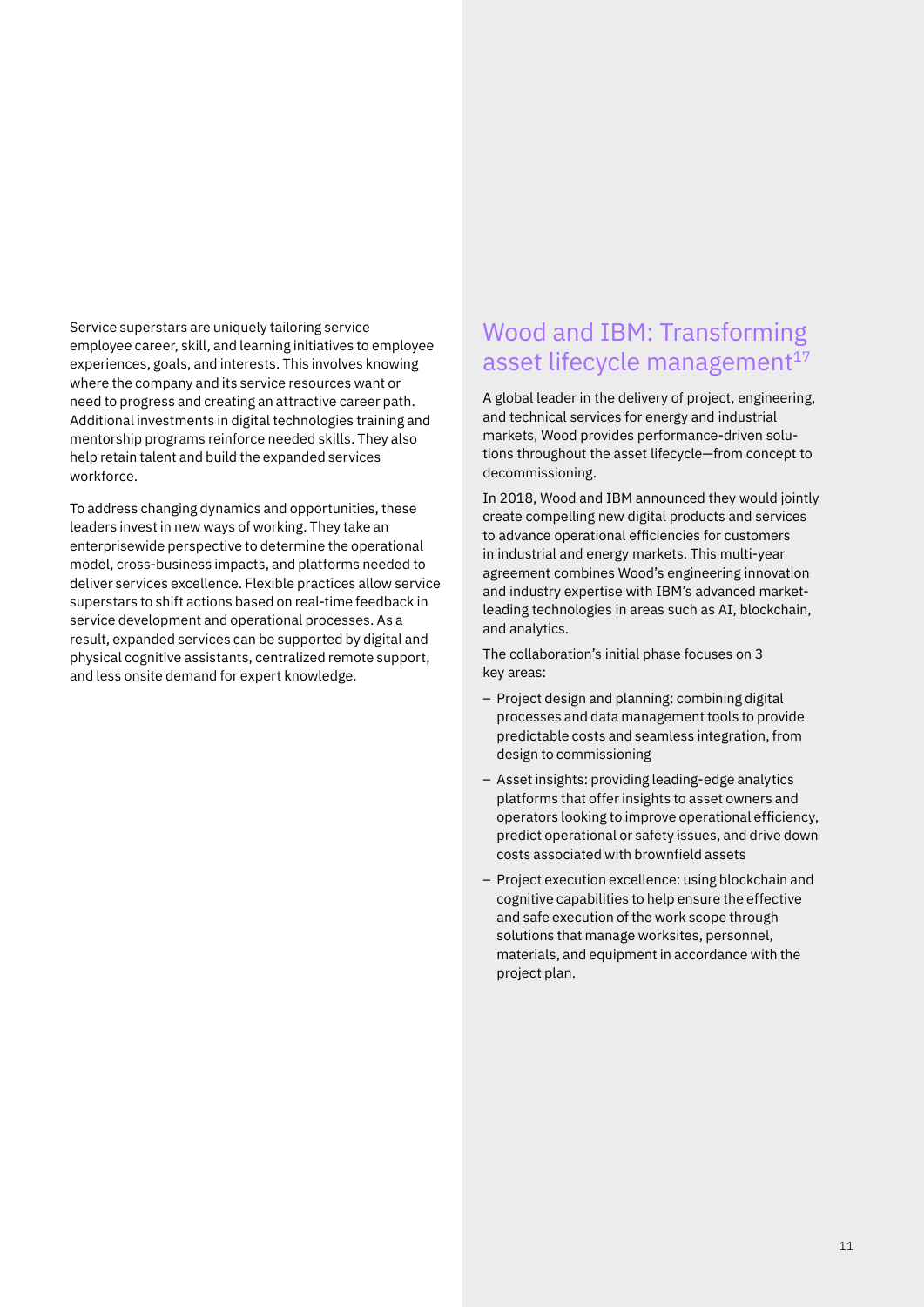# Action guide

## *Expanding services in engineering and construction*

Service superstars have created a framework for transforming their services strategy and delivery. Your organization can as well, by focusing on these 4 key actions:

### **1. Drive a unifying vision.**

Make services expansion an integral part of your organization's mindset, supported by offering development, delivery, and governance:

- Determine your expanded service ambition to transition from traditional project delivery services to added-value and outcome-based services.
- Establish a clear expanded services strategy and plan covering customers, employees, and partners and enabling cross-business and operational alignment (vision, strategy, objectives, and goals).
- Incorporate services KPIs and incentives to measure business value and promote success.
- Add expanded and innovative services ownership to your C-suite to drive alignment of business functions, enabling transparency, collaboration, and control.

## **2. Integrate data and insights for better engagement.**

Combine new services data with project delivery data to generate insights and improve efficiency and experience:

- Make sure your services strategy targets both the structured and unstructured data needed to understand customers' processes and address their engagement objectives.
- Connect data horizontally (transparency among traditional project execution data, marketing, sales, service, field service, legal, and pricing) as well as vertically (built asset lifecycle and owner engagement, built asset performance, and resource management).

## **3. Overlay your expanded services functions with digital.**

Equip marketing, sales, and new services with digital technologies, and infuse digital into specific areas:

- Create cross-business intelligent workflows that link processes, people, and insights.
- Infuse digital technologies to optimize processes.
- Streamline and link service operations with asset performance management, advanced analytics, and AI.
- Add automation for service process flow.
- Deploy hybrid multicloud to access data, put it to new use, and house workflows.
- Move to strategic platforms that enable agile business, operational, and IT practices.

### **4. Build the right team.**

Enhance services' talent, and manage change:

- Develop expanded services skills, capabilities, career paths, and new ways of working.
- Determine actions to close the talent gap created by retirements and the difficulty of attracting a younger workforce.
- Add data, personal, and tech-savvy skills to supplement existing services resources.
- Capture and disseminate knowledge to enhance skills and service efficiencies.
- Develop proactive change management since services expansion involves significant change in the business, operations, and talent.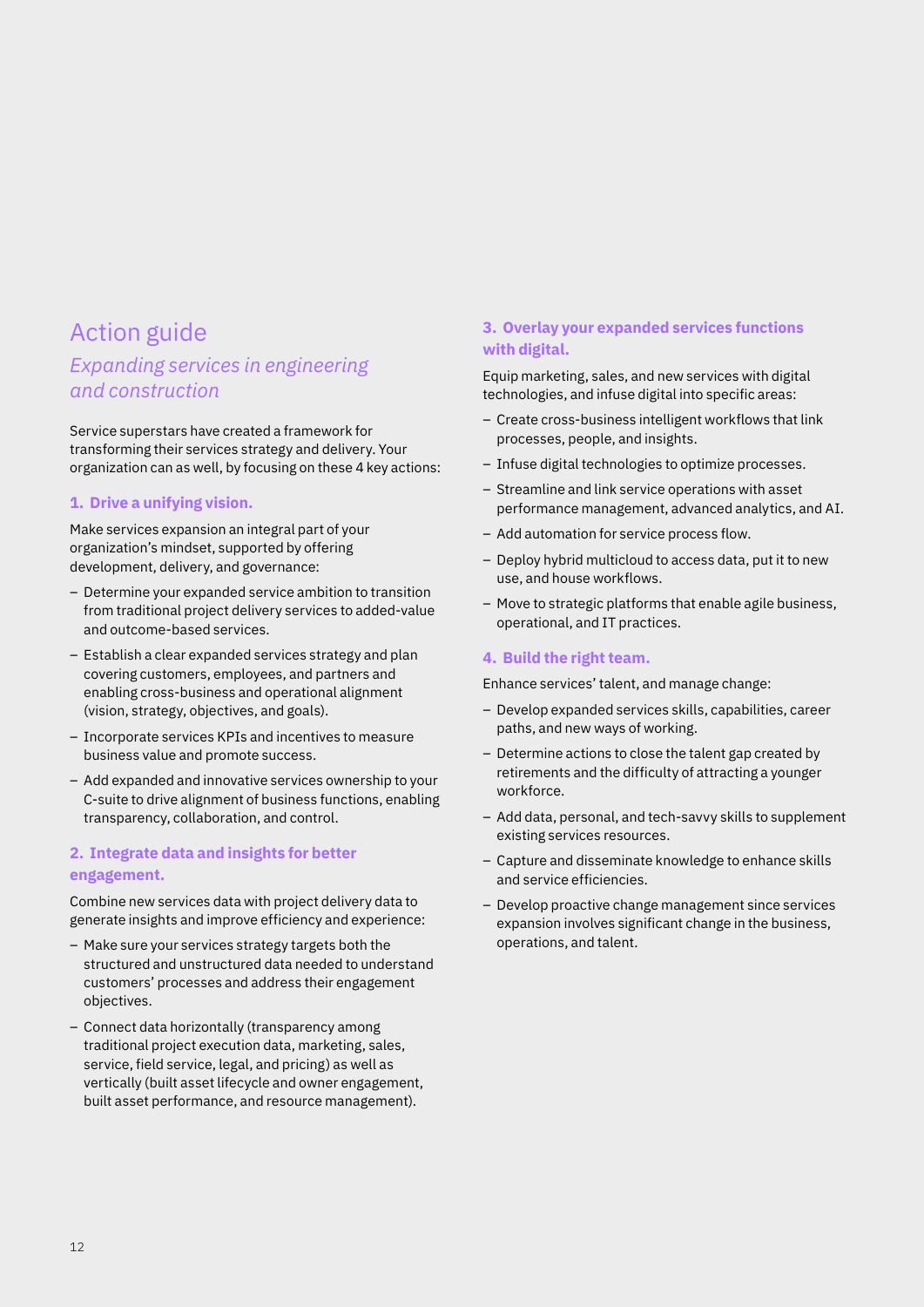# About the authors



## **Hans Bracke**

[hans.bracke@uk.ibm.com](mailto:hans.bracke@uk.ibm.com) [linkedin.com/in/hansbracke/](http://linkedin.com/in/hansbracke/)

Hans Bracke is IBM's Global Service Transformation Lead for Chemicals, Petroleum, and Industrial Products. He has 20 years of experience in digital solutions, with a focus on transforming businesses by amalgamating customer, employee, and asset management, underpinned by AI.



**Spencer Lin** [spencer.lin@us.ibm.com](mailto:spencer.lin@us.ibm.com) [linkedin.com/in/spencer-lin-35896317/](http://linkedin.com/in/spencer-lin-35896317/)

Spencer Lin is the Global Research Leader for Chemicals, Petroleum, and Industrial Products for the IBM Institute for Business Value. He has more than 25 years of experience in financial management and strategy consulting.



**Ragheb Halabi** [ragheb.halabi@ibm.com](mailto:ragheb.halabi@ibm.com) [linkedin.com/in/](http://linkedin.com/in/ragheb-halabi-063b9925/) [ragheb-halabi-063b9925/](http://linkedin.com/in/ragheb-halabi-063b9925/)

Ragheb Halabi is a Senior Managing Consultant in the IBM Chemicals, Petroleum, and Industrial Products Center of Competence. He works with engineering and construction clients to deploy transformative business solutions leveraging cutting-edge technologies and to help accelerate their digital transformation journeys.



**Paul Surin** [paul.surin@ibm.com](mailto:paul.surin@ibm.com) [linkedin.com/in/paul-surin-6130ab44/](http://linkedin.com/in/paul-surin-6130ab44/)

Paul Surin leads the Global Engineering, Construction, and Operations (EC&O) segment at IBM. He is a member of the IBM Industry Academy.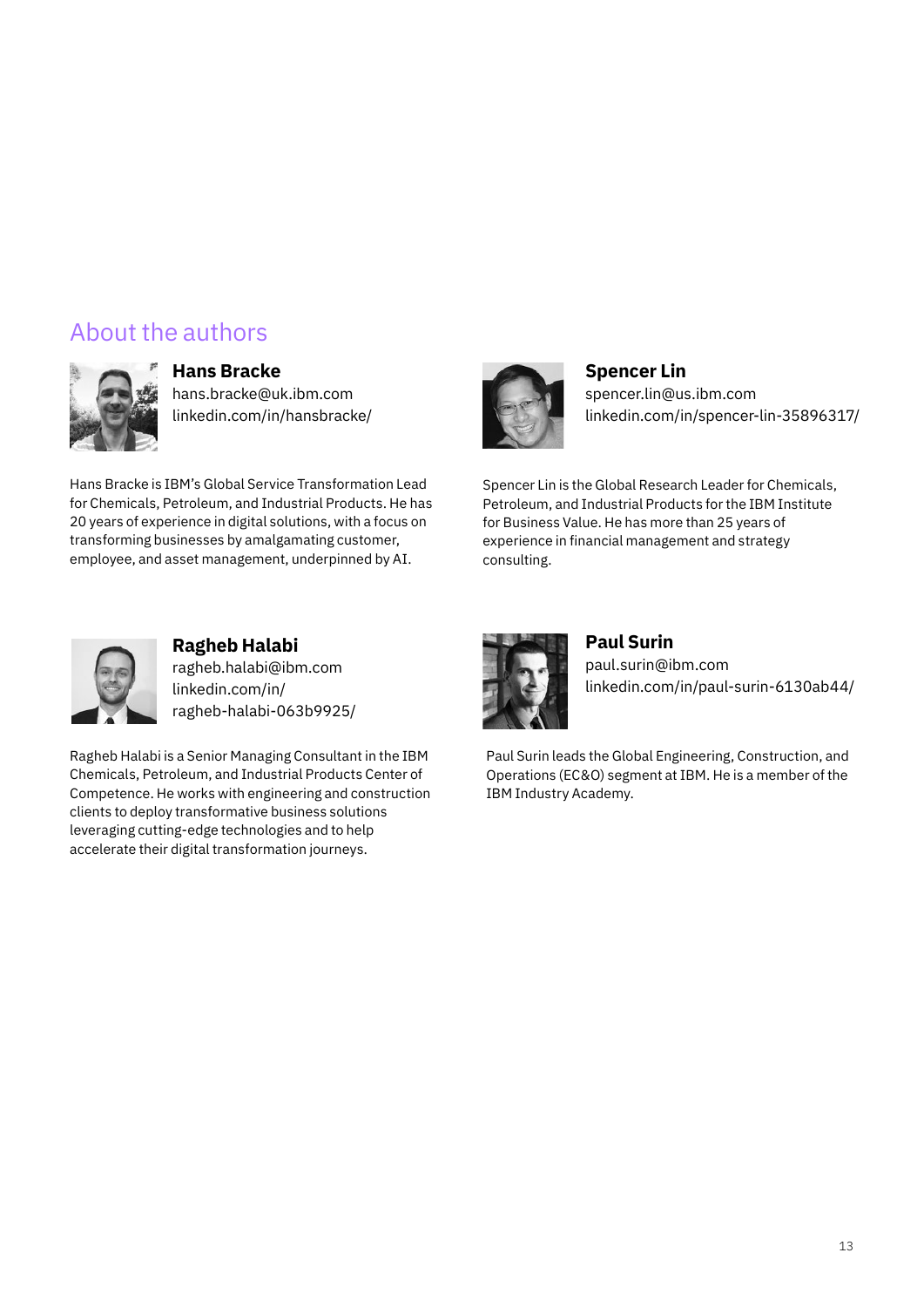# Study approach and methodology

In cooperation with Oxford Economics, the IBV surveyed 300 engineering and construction executives in 23 countries from July to September 2020. The 300 executives come from different roles and geographies and from organizations of varying sizes. All data is self-reported.



*Note: Due to rounding, percentages may total slightly above or below 100%.*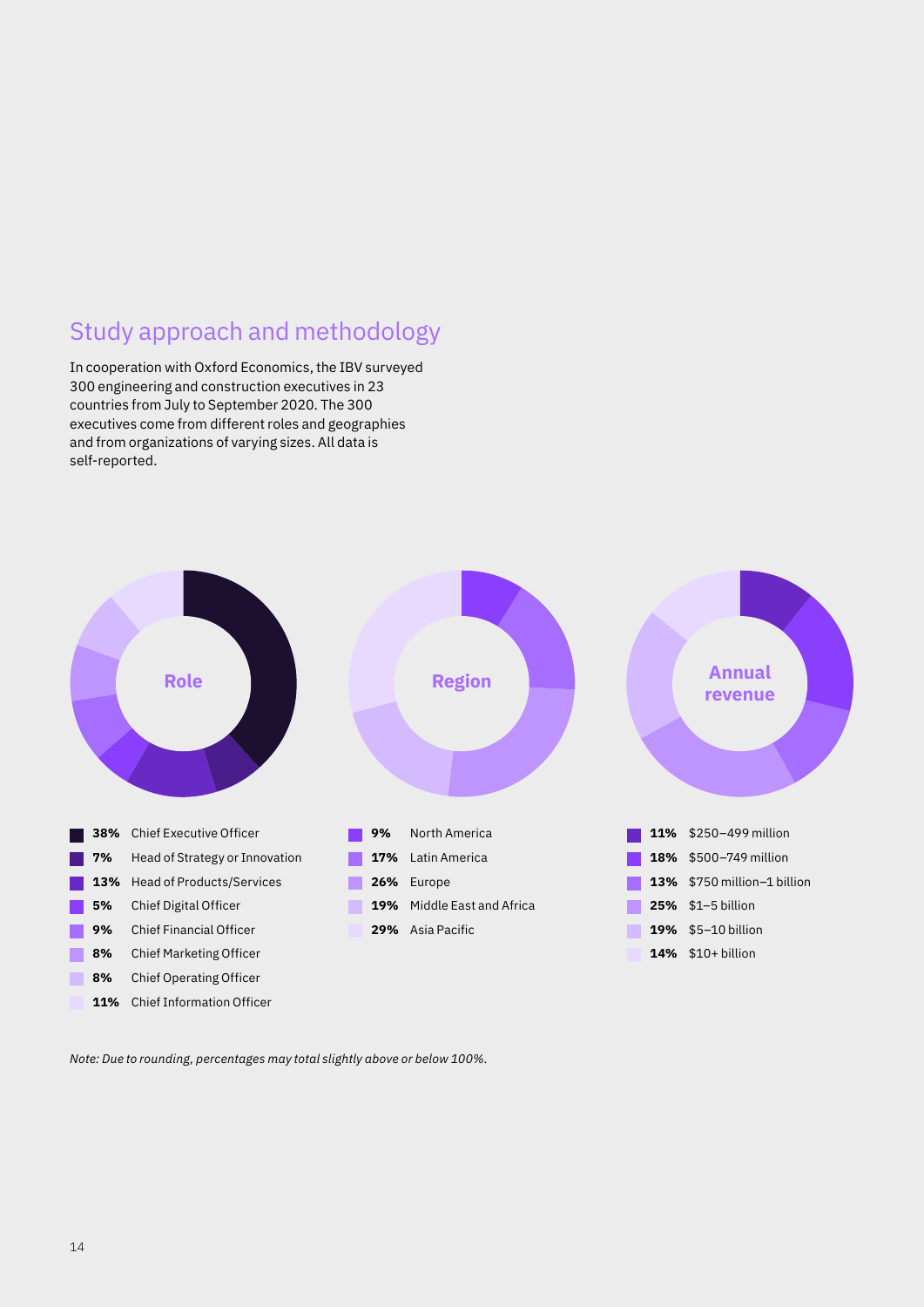# Related reports

## **Digital transformation at scale for industrial products: Three actions for enterprise-wide change**

AI, analytics, and other digital technologies are giving industrial products frontrunners a competitive edge. See where they're making the most meaningful investments. [https://www.ibm.com/thought-leadership/institute](https://www.ibm.com/thought-leadership/institute-business-value/report/transformation-industrial-products)[business-value/report/transformation-industrial](https://www.ibm.com/thought-leadership/institute-business-value/report/transformation-industrial-products)[products](https://www.ibm.com/thought-leadership/institute-business-value/report/transformation-industrial-products)

### **Engineering and construction digital supply chains: How leaders are increasing visibility and insight**

Leaders have prepared for a digital supply chain, which provides connections across the value chain and ecosystem and leverages multiple sources of data to create transparency, provide advanced planning, and predict and avoid future problems. [https://www.ibm.com/thought-leadership/institute-](https://www.ibm.com/thought-leadership/institute-business-value/report/engineering-construction-digital-supply-chains)

[business-value/report/engineering-construction-digital](https://www.ibm.com/thought-leadership/institute-business-value/report/engineering-construction-digital-supply-chains)[supply-chains](https://www.ibm.com/thought-leadership/institute-business-value/report/engineering-construction-digital-supply-chains)

#### **Standing out in business-to-business customer engagement: Industrial products leaders' holistic approach**

B2B customer centricity requires industrial products companies to rethink their approach across strategy and culture, channels, data and insights, technology, and organization and skills.

[https://www.ibm.com/thought-leadership/institute](https://www.ibm.com/thought-leadership/institute-business-value/report/b2b-customer)[business-value/report/b2b-customer](https://www.ibm.com/thought-leadership/institute-business-value/report/b2b-customer)

# IBM Institute for Business Value

The IBM Institute for Business Value, part of IBM Services, develops fact-based, strategic insights for senior business executives on critical public and private sector issues.

# For more information

To learn more about this study or the IBM Institute for Business Value, please contact us at iibv@us.ibm.com. Follow @IBMIBV on Twitter, and, for a full catalog of our research or to subscribe to our monthly newsletter, visit ibm.com/ibv.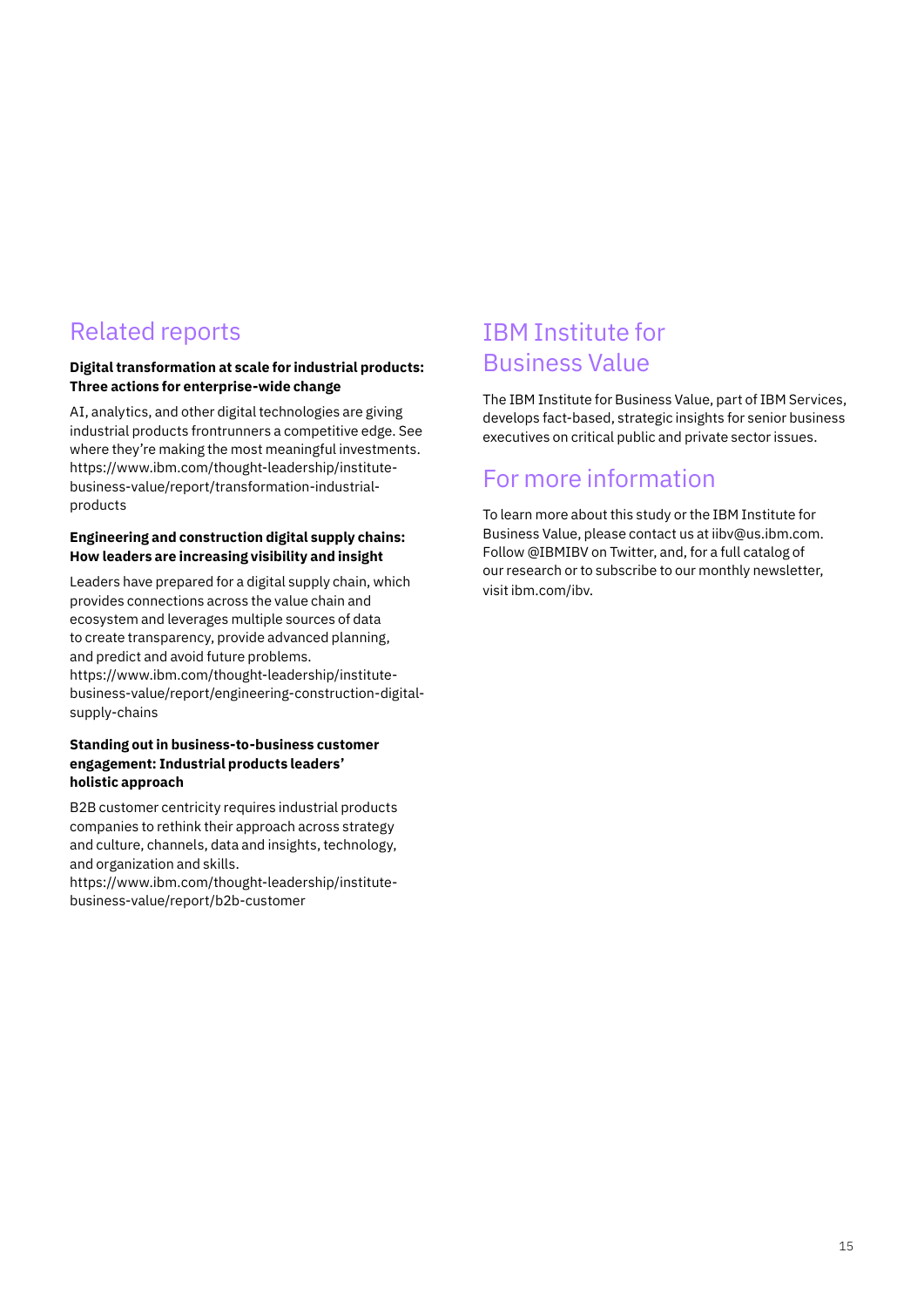## Notes and sources

- 1 "Construction Services Industry Profitability." CSI Market. Accessed January 21, 2021. [https://](https://csimarket.com/Industry/industry_Profitability_Ratios.php?ind=205) [csimarket.com/Industry/industry\\_Profitability\\_](https://csimarket.com/Industry/industry_Profitability_Ratios.php?ind=205) [Ratios.php?ind=205](https://csimarket.com/Industry/industry_Profitability_Ratios.php?ind=205)
- 2 Kaufmann, David, Xavier Ruaux, and Michel Jacob. "Digitalization of the construction industry: The revolution is underway." Oliver Wyman. July 2018. [https://www.oliverwyman.com/our-expertise/](https://www.oliverwyman.com/our-expertise/insights/2018/sep/digitalization-of-the-construction-industry.html) [insights/2018/sep/digitalization-of-the-construction](https://www.oliverwyman.com/our-expertise/insights/2018/sep/digitalization-of-the-construction-industry.html)[industry.html](https://www.oliverwyman.com/our-expertise/insights/2018/sep/digitalization-of-the-construction-industry.html)
- 3 Ribeirinho, Maria João, et al. "The next normal in construction: How disruption is reshaping the world's largest ecosystem." McKinsey & Company. June 4, 2020. [https://www.mckinsey.com/business](https://www.mckinsey.com/business-functions/operations/our-insights/the-next-normal-in-construction-how-disruption-is-reshaping-the-worlds-largest-ecosystem)[functions/operations/our-insights/](https://www.mckinsey.com/business-functions/operations/our-insights/the-next-normal-in-construction-how-disruption-is-reshaping-the-worlds-largest-ecosystem) [the-next-normal-in-construction-how-disruption-is](https://www.mckinsey.com/business-functions/operations/our-insights/the-next-normal-in-construction-how-disruption-is-reshaping-the-worlds-largest-ecosystem)[reshaping-the-worlds-largest-ecosystem](https://www.mckinsey.com/business-functions/operations/our-insights/the-next-normal-in-construction-how-disruption-is-reshaping-the-worlds-largest-ecosystem)
- 4 Estes, Sara. "Which industries are crushing the NPS game?" Pendo. December 5, 2019. [https://www.](https://www.pendo.io/pendo-blog/which-industries-are-crushing-the-nps-game/) [pendo.io/pendo-blog/which-industries-are](https://www.pendo.io/pendo-blog/which-industries-are-crushing-the-nps-game/)[crushing-the-nps-game/](https://www.pendo.io/pendo-blog/which-industries-are-crushing-the-nps-game/)
- 5 Pickup, Oliver. "Servitisation in construction." Raconteur. June 29, 2018. [https://www.raconteur.net/](https://www.raconteur.net/servitisation-in-construction/) [servitisation-in-construction/](https://www.raconteur.net/servitisation-in-construction/)
- 6 "EMEA Occupier Survey." CBRE. March 21, 2018. [https://www.cbre.com/research-and-reports/](https://www.cbre.com/research-and-reports/EMEA-Occupier-Survey-2018) [EMEA-Occupier-Survey-2018](https://www.cbre.com/research-and-reports/EMEA-Occupier-Survey-2018)
- 7 Pickup, Oliver. "Servitisation in construction." Raconteur. June 29, 2018. [https://www.raconteur.net/](https://www.raconteur.net/servitisation-in-construction/) [servitisation-in-construction/](https://www.raconteur.net/servitisation-in-construction/)
- 8 Deghi, Andrea and Fabio Natalucci. "Commercial Real Estate at a Crossroads." International Monetary Fund. March 29, 2021. [https://blogs.imf.org/2021/03/29/](https://blogs.imf.org/2021/03/29/commercial-real-estate-at-a-crossroads/) [commercial-real-estate-at-a-crossroads/](https://blogs.imf.org/2021/03/29/commercial-real-estate-at-a-crossroads/)
- 9 "IBM to Develop an AI-Powered IoT Solution to Help Clients Manage and Monitor Aging Bridges, Tunnels, Highways and Railways." IBM. April 24, 2019. [https://](https://newsroom.ibm.com/2019-04-24-IBM-to-Develop-an-AI-Powered-IoT-Solution-to-Help-Clients-Manage-and-Monitor-Aging-Bridges-Tunnels-Highways-and-Railways) [newsroom.ibm.com/2019-04-24-IBM-to-Develop](https://newsroom.ibm.com/2019-04-24-IBM-to-Develop-an-AI-Powered-IoT-Solution-to-Help-Clients-Manage-and-Monitor-Aging-Bridges-Tunnels-Highways-and-Railways)[an-AI-Powered-IoT-Solution-to-Help-Clients-Manage](https://newsroom.ibm.com/2019-04-24-IBM-to-Develop-an-AI-Powered-IoT-Solution-to-Help-Clients-Manage-and-Monitor-Aging-Bridges-Tunnels-Highways-and-Railways)[and-Monitor-Aging-Bridges-Tunnels-Highways-and-](https://newsroom.ibm.com/2019-04-24-IBM-to-Develop-an-AI-Powered-IoT-Solution-to-Help-Clients-Manage-and-Monitor-Aging-Bridges-Tunnels-Highways-and-Railways)[Railways](https://newsroom.ibm.com/2019-04-24-IBM-to-Develop-an-AI-Powered-IoT-Solution-to-Help-Clients-Manage-and-Monitor-Aging-Bridges-Tunnels-Highways-and-Railways)
- 10 "Cementos Pacasmayo: Achieving operational excellence to open up new construction markets." IBM case study. 2019. [https://www.ibm.com/case-studies/](https://www.ibm.com/case-studies/cementos-pacasmayo-services-cloud-sap) [cementos-pacasmayo-services-cloud-sap](https://www.ibm.com/case-studies/cementos-pacasmayo-services-cloud-sap)
- 11 "Sixense: Mapping out the future of engineering, construction and operations with transformative technology." IBM case study. April 2020. [https://www.](https://www.ibm.com/case-studies/sixense-ibm-services-cloud) [ibm.com/case-studies/sixense-ibm-services-cloud](https://www.ibm.com/case-studies/sixense-ibm-services-cloud)
- 12 "The rise of advanced technology in construction." Construction Supply Magazine. August 16, 2020. [https://www.constructionsupplymagazine.com/blogs/](https://www.constructionsupplymagazine.com/blogs/news/the-rise-of-advanced-technology-in-construction) [news/the-rise-of-advanced-technology](https://www.constructionsupplymagazine.com/blogs/news/the-rise-of-advanced-technology-in-construction)[in-construction](https://www.constructionsupplymagazine.com/blogs/news/the-rise-of-advanced-technology-in-construction)
- 13 "The Untold Benefits of Cloud in the Construction Industry." Business APAC. Accessed March 2, 2021. [https://www.businessapac.com/](https://www.businessapac.com/untold-benefits-cloud-construction-industry/) [untold-benefits-cloud-construction-industry/](https://www.businessapac.com/untold-benefits-cloud-construction-industry/)
- 14 Newman, Matt. "A time of innovation for the construction industry." Timico. November 20, 2020. [https://www.timico.com/a-time-of-innovation](https://www.timico.com/a-time-of-innovation-for-the-construction-industry/)[for-the-construction-industry/](https://www.timico.com/a-time-of-innovation-for-the-construction-industry/)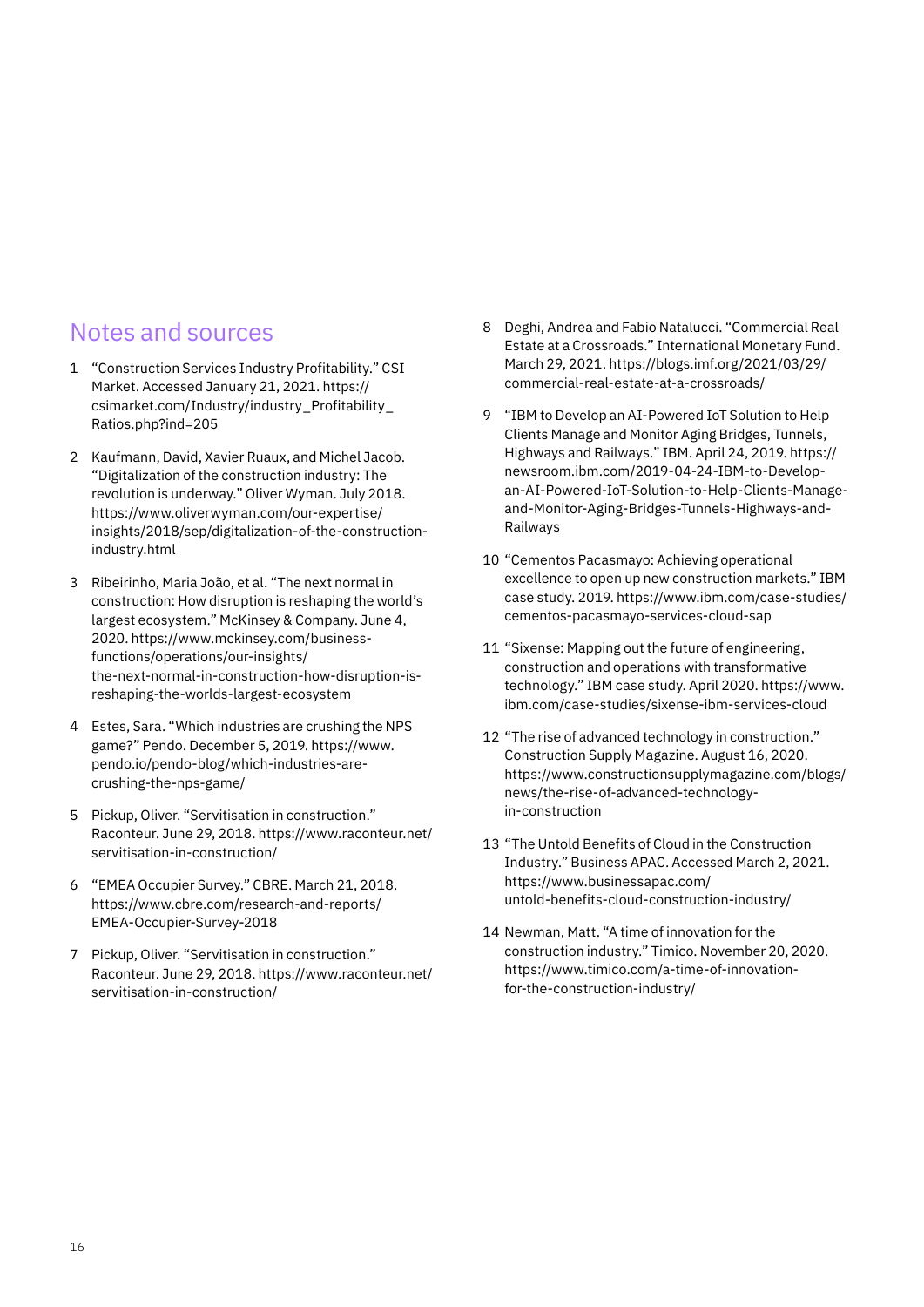- 15 FMI Corp. "Study: 95% of All Data Captured Goes Unused in the Construction and Engineering Industry." For Construction Pros. November 12, 2018. [https://](https://www.forconstructionpros.com/business/press-release/21031884/fmi-corp-study-95-of-all-data-captured-goes-unused-in-the-ec-industry) [www.forconstructionpros.com/business/press](https://www.forconstructionpros.com/business/press-release/21031884/fmi-corp-study-95-of-all-data-captured-goes-unused-in-the-ec-industry)[release/21031884/fmi-corp-study-95-of-all-data](https://www.forconstructionpros.com/business/press-release/21031884/fmi-corp-study-95-of-all-data-captured-goes-unused-in-the-ec-industry)[captured-goes-unused-in-the-ec-industry](https://www.forconstructionpros.com/business/press-release/21031884/fmi-corp-study-95-of-all-data-captured-goes-unused-in-the-ec-industry)
- 16 Georgia, Grant and Jeffrey Job. "Top Trends for Common Data Environments Impacting the Construction Industry." Ankura. December 3, 2020. [https://ankura.com/insights/top-trends-for-common](https://ankura.com/insights/top-trends-for-common-data-environments-impacting-the-construction-industry/)[data-environments-impacting-the-construction](https://ankura.com/insights/top-trends-for-common-data-environments-impacting-the-construction-industry/)[industry/](https://ankura.com/insights/top-trends-for-common-data-environments-impacting-the-construction-industry/)
- 17 "Wood and IBM collaborate to transform asset life cycle management." Wood. May 9, 2018. [https://www.](https://www.woodplc.com/news/news-room/wood-and-ibm-collaborate-to-transform-asset-life-cycle-management) [woodplc.com/news/news-room/](https://www.woodplc.com/news/news-room/wood-and-ibm-collaborate-to-transform-asset-life-cycle-management) [wood-and-ibm-collaborate-to-transform-asset-life](https://www.woodplc.com/news/news-room/wood-and-ibm-collaborate-to-transform-asset-life-cycle-management)[cycle-management](https://www.woodplc.com/news/news-room/wood-and-ibm-collaborate-to-transform-asset-life-cycle-management)